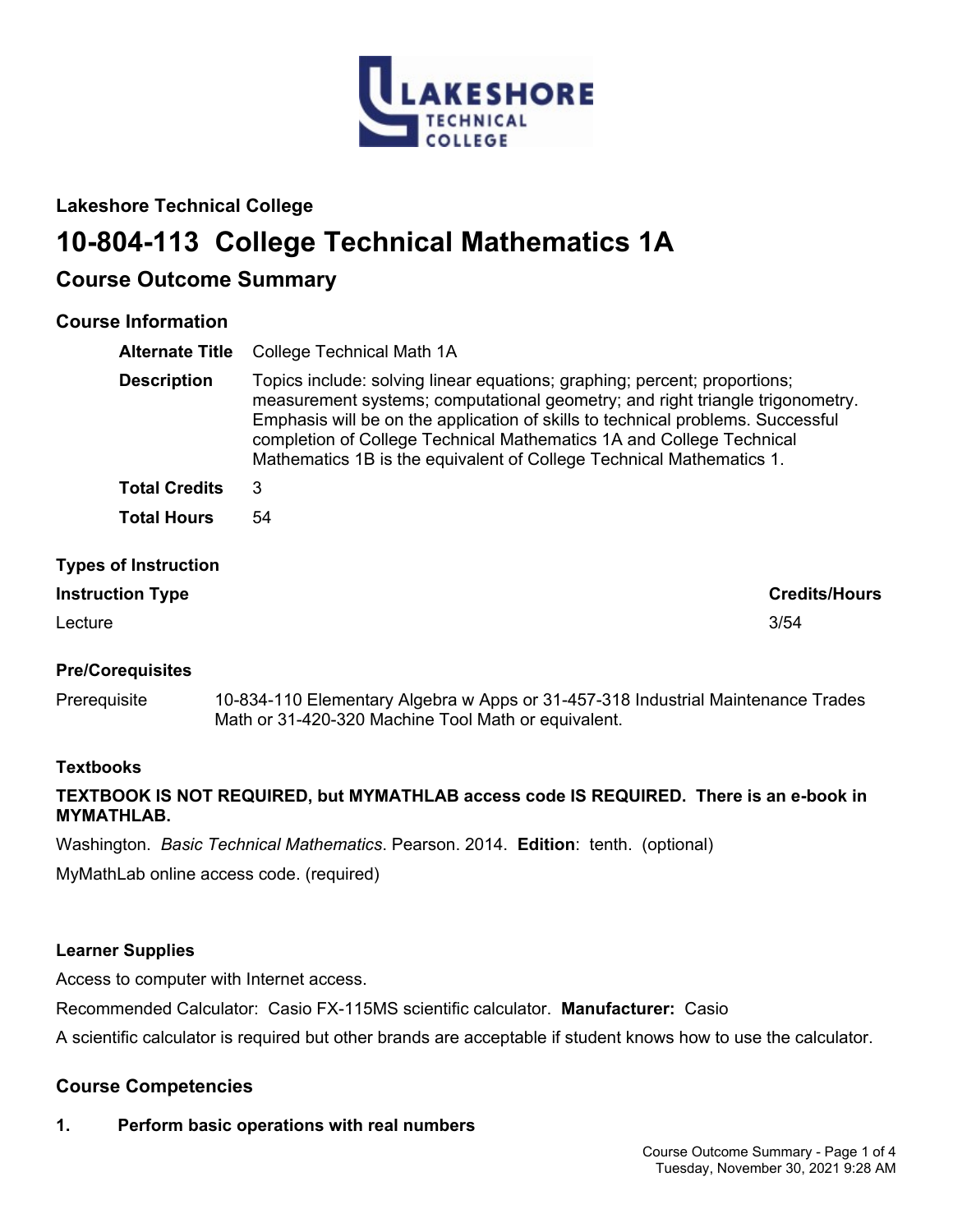#### **Assessment Strategies**

1.1. in an oral, written, or graphic product

#### **Criteria**

#### *Criteria: Performance will be satisfactory when you:*

- 1.1. perform the arithmetic operations in proper sequence
- 1.2. simplify expressions using the laws of exponents
- 1.3. evaluate numeric expressions containing exponents
- 1.4. convert numbers between decimal notation and scientific and/or engineering notation·
- 1.5. perform arithmetic operations with numbers in scientific notation
- 1.6. calculate powers and roots with numbers in scientific notation
- 1.7. apply skill to technical problems
- 1.8. utilize appropriate technology
- 1.9. apply the process for solving technical problems according to the problem-solving criteria (i.e. show work in a clear and logical manner, verify the solution, solution is within stated range and reflects appropriate accuracy or precision, solution is labeled with appropriate units)
- 1.10. express angles in radian, degree, or revolution measurement

#### **2. Solve linear equations**

#### **Assessment Strategies**

2.1. in an oral, written, or graphic product

#### **Criteria**

*Criteria: Performance will be satisfactory when you:*

- 2.1. solve linear equations in one variable<br>2.2. earrange a formula to solve for an ing
- 2.2. rearrange a formula to solve for an indicated first-degree variable
- 2.3. represent unknown(s) with a variable and translate English phrases into equations
- 2.4. substitute given number for variables into formula or equation
- 2.5. apply skill to technical problems
- 2.6. utilize appropriate technology<br>2.7. apply the process for solving to
- apply the process for solving technical problems according to the problem-solving criteria (i.e. show work in a clear and logical manner, you verify the solution, solution is within stated range and reflects appropriate accuracy or precision, solution is labeled with appropriate units)

#### **3. Solve problems using percent and proportion**

**Assessment Strategies**

3.1. in an oral, written, or graphic product

#### **Criteria**

*Criteria: Performance will be satisfactory when you:*

- 3.1. perform conversions among fractions, decimals, and percent
- 3.2. write an equation representing the problem
- 3.3. solve the equation
- 3.4. apply skill to technical problems
- 3.5. utilize appropriate technology
- 3.6. apply the process for solving technical problems according to the problem-solving criteria (i.e. you show work in a clear and logical manner, you verify the solution, solution is within stated range and reflects appropriate accuracy or precision, solution is labeled with appropriate units)

### **4. Solve variation problems**

#### **Assessment Strategies**

4.1. in an oral, written, or graphic product

#### **Criteria**

*Criteria: Performance will be satisfactory when you:*

- 4.1. identify the type of variation
- 4.2. write the variation equation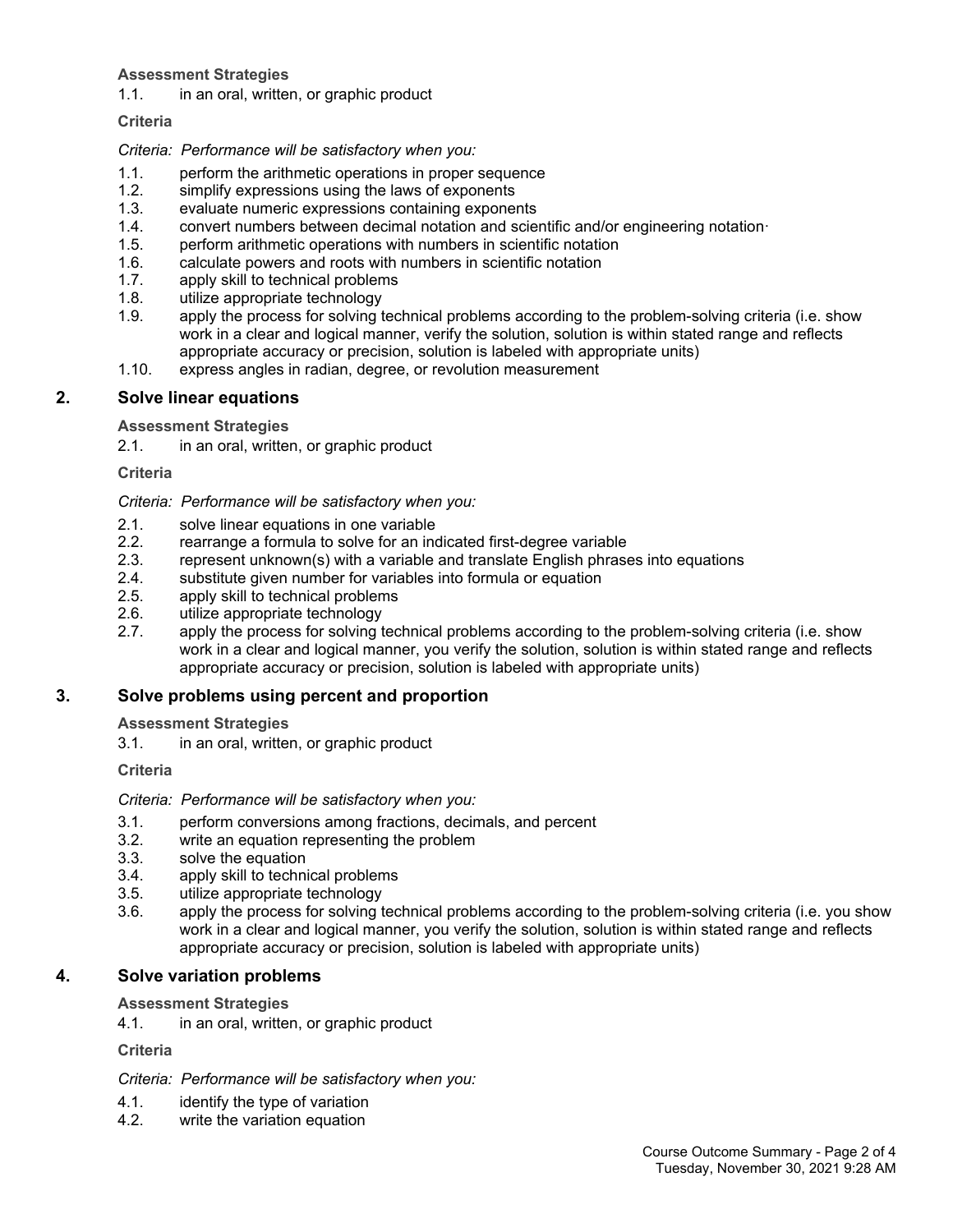- 4.3. solve direct variation problems
- 4.4. solve inverse variation problems
- 4.5. solve joint and combined variation problems
- 4.6. apply skill to technical problems
- 4.7. utilize appropriate technology<br>4.8. apply the process for solving to
- apply the process for solving technical problems according to the problem-solving criteria (i.e. you show work in a clear and logical manner, you verify the solution, solution is within stated range and reflects appropriate accuracy or precision, solution is labeled with appropriate units)

### **5. Graph algebraic functions**

#### **Assessment Strategies**

5.1. in an oral, written, or graphic product

#### **Criteria**

#### *Criteria: Performance will be satisfactory when you:*

- 5.1. determine ordered pairs from a given graph
- 5.2. differentiate a function from a relation
- 5.3. utilize function notation
- 5.4. identify range and domain of a given function
- 5.5. graph linear and quadratic functions on the Cartesian plane
- 5.6. apply skill to technical problems
- 5.7. utilize appropriate technology
- 5.8. apply the process for solving technical problems according to the problem-solving criteria (i.e. you show work in a clear and logical manner, you verify the solution, solution is within stated range and reflects appropriate accuracy or precision, solution is labeled with appropriate units)

### **6. Relate the equation of a line to its graph**

#### **Assessment Strategies**

6.1. in an oral, written, or graphic product

#### **Criteria**

#### *Criteria: Performance will be satisfactory when you:*

- 6.1. calculate the distance between two points
- 6.2. calculate the slope of a line given two points on the line
- 6.3. determine the slope of a line parallel to a given line
- 6.4. determine the slope of a line perpendicular to a given line
- 6.5. write the equation of a line using the slope-intercept form, the point-slope form, or the two-point form
- 6.6. apply skill to technical problems
- 6.7. utilize appropriate technology
- 6.8. apply the process for solving technical problems according to the problem-solving criteria (i.e. you show work in a clear and logical manner, you verify the solution, solution is within stated range and reflects appropriate accuracy or precision, solution is labeled with appropriate units)

### **7. Convert units of measure**

#### **Assessment Strategies**

7.1. in an oral, written, or graphic product

#### **Criteria**

#### *Criteria: Performance will be satisfactory when you:*

- 7.1. convert within SI (metric)
- 7.2. convert within USCS (United States Customary System)
- 7.3. convert between USCS and SI units
- 7.4. apply skill to technical problems
- 7.5. utilize appropriate technology
- 7.6. apply the process for solving technical problems according to the problem-solving criteria (i.e. you show work in a clear and logical manner, you verify the solution, solution is within stated range and reflects appropriate accuracy or precision, solution is labeled with appropriate units)

#### **8. Compute angle measures, length of sides, perimeter, and area of plane geometric figures**